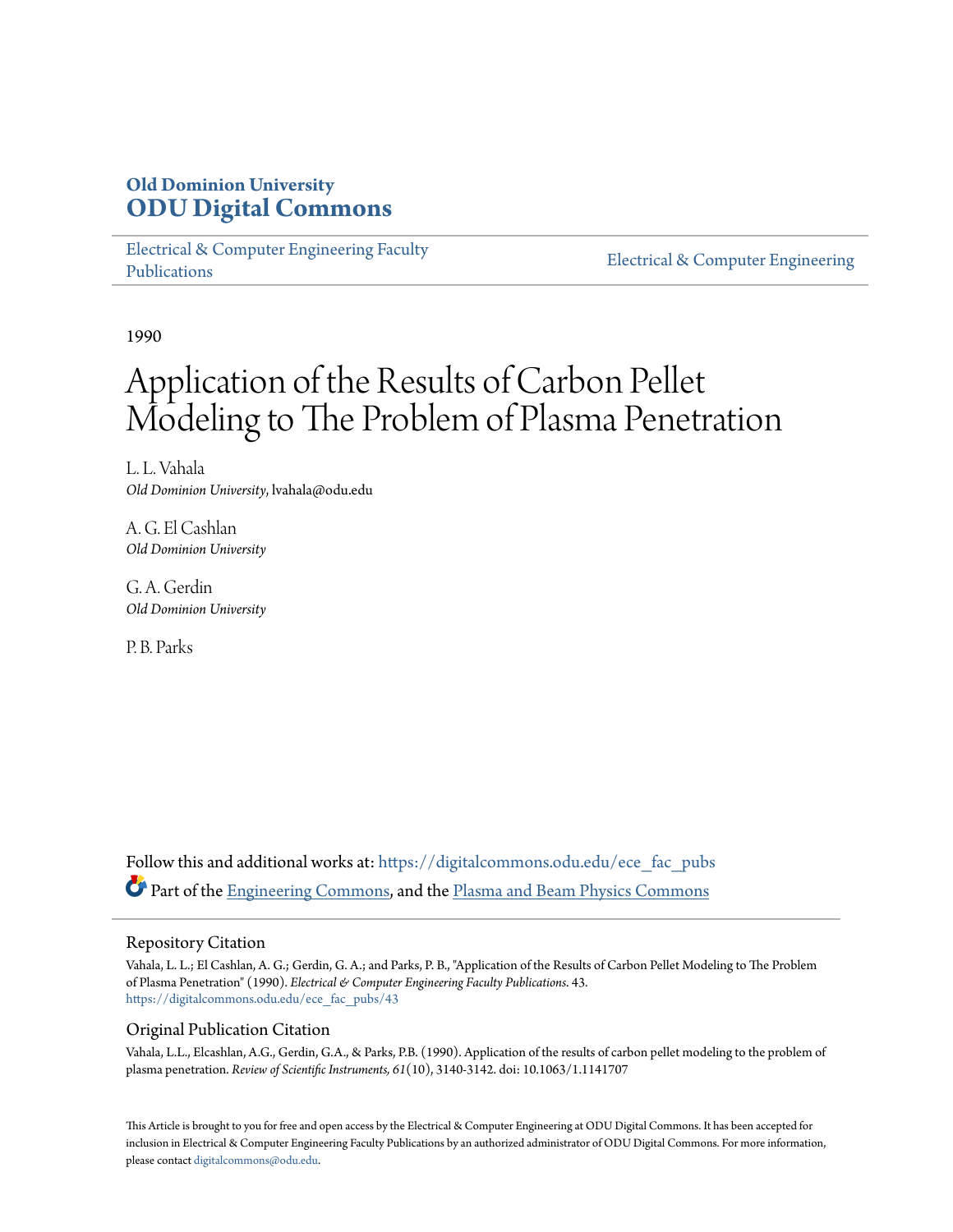



## **Application of the results of carbon pellet modeling to the problem of plasma penetration**

[L. L. Vahala](http://scitation.aip.org/search?value1=L.+L.+Vahala&option1=author), [A. G. El Cashlan,](http://scitation.aip.org/search?value1=A.+G.+El+Cashlan&option1=author) [G. A. Gerdin,](http://scitation.aip.org/search?value1=G.+A.+Gerdin&option1=author) and [P. B. Parks](http://scitation.aip.org/search?value1=P.+B.+Parks&option1=author)

Citation: [Review of Scientific Instruments](http://scitation.aip.org/content/aip/journal/rsi?ver=pdfcov) **61**, 3140 (1990); doi: 10.1063/1.1141707 View online: <http://dx.doi.org/10.1063/1.1141707> View Table of Contents: <http://scitation.aip.org/content/aip/journal/rsi/61/10?ver=pdfcov> Published by the [AIP Publishing](http://scitation.aip.org/content/aip?ver=pdfcov)

**Articles you may be interested in**

[Modeling and application of plasma charge current in deep penetration laser welding](http://scitation.aip.org/content/aip/journal/jap/93/11/10.1063/1.1570951?ver=pdfcov) J. Appl. Phys. **93**, 8842 (2003); 10.1063/1.1570951

[Charge‐state equilibrium and nonequilibrium modeling of the carbon‐pellet plasma interaction](http://scitation.aip.org/content/aip/journal/pofb/4/12/10.1063/1.860323?ver=pdfcov) Phys. Fluids B **4**, 4166 (1992); 10.1063/1.860323

[Lithium pellet deposition and penetration in TFTR](http://scitation.aip.org/content/aip/journal/rsi/63/10/10.1063/1.1143521?ver=pdfcov) Rev. Sci. Instrum. **63**, 4984 (1992); 10.1063/1.1143521

[Tritium pellet injector results](http://scitation.aip.org/content/avs/journal/jvsta/7/3/10.1116/1.575823?ver=pdfcov) J. Vac. Sci. Technol. A **7**, 938 (1989); 10.1116/1.575823

[Pellet ablation in hot plasmas and the problem of magnetic shielding](http://scitation.aip.org/content/aip/journal/pof1/21/11/10.1063/1.862137?ver=pdfcov) Phys. Fluids **21**, 1945 (1978); 10.1063/1.862137

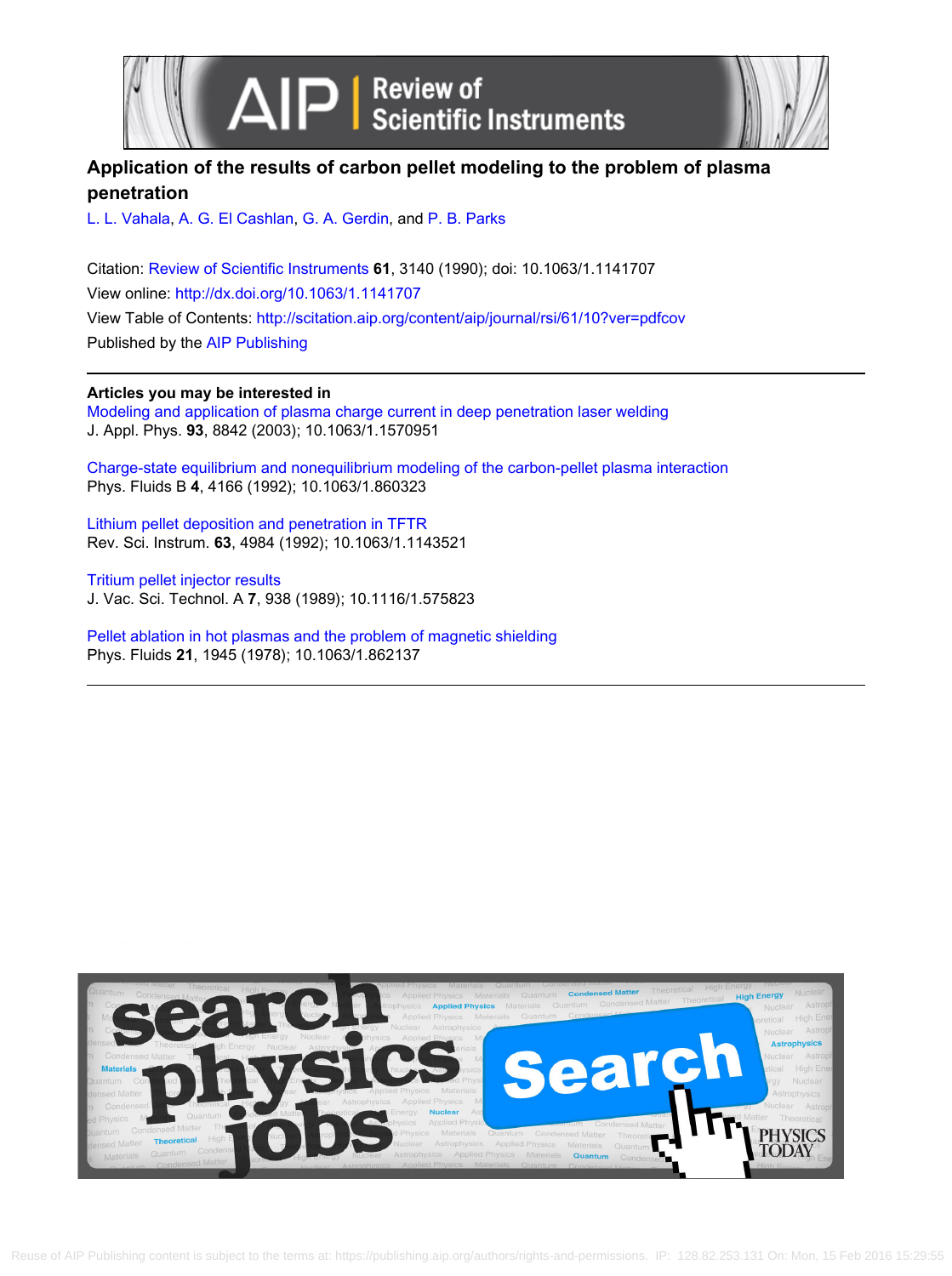## **Application of the results of carbon pellet modeling to the problem of plasma penetration**

L. l. Vahala, A. G. EI Cashlan, and G. A. Gerdin *Old Dominion University, Norfolk, Virginia 23529* 

#### P. 8. Parks

*General Atomics Inc., San Diego, California 92138* 

(Presented on 9 May 1990)

The assumptions of the evaporation model for low-Z pellets interacting with magnetic fusion plasmas developed by Parks are tested. These assumptions are that the vapor density profile in the region adjacent to the pellet surface falls off with radial distance as  $r^{-\alpha}$ , where  $5 < \alpha < 6$ , and that the ionization time for the transition between charge states  $\tau_{zi}$  is much less than a flow time for the vapor in this same region  $\tau_f$  (i.e., for  $r < \sim 3$  sonic radii). The first assumption is tested by solving a two-parameter eigenvalue problem for the evaporation cloud in the region interior to the sonic radius; the results are found to be consistent with the low-Z evaporation model. The second assumption, that  $\tau_{zi} \ll \tau_f$ , is tested at the sonic radius using the results from atomic physics and the low-Z evaporation model. It is found that indeed  $\tau_{zi} \ll \tau_f$  for plasmas with parameters close to thermonuclear conditions (e.g., CIT), but not for those of smaller Tokamaks such as TEXT. The results of pellet penetration calculations for the conditions of the carbon-pellet injection experiments into TEXT and low-density TFTR plasmas are presented that show bettcr agreemcnt with experiment if the shielding fraction is calculated at each step of the pellet-penetration calculation, the effect of ionization is ignored, and if the effect of possible uncertainties in the background plasma parameters is included.

#### **I. INTRODUCTION**

The modeling of the interaction of low-Z pellets with magnetic fusion plasmas is important for several reasons due to their potential use in plasma refueling, $<sup>1</sup>$  current den-</sup> sity diagnostics,<sup>2</sup> and alpha-particle diagnostics.<sup>3</sup> An important model for the interaction of plasmas with low-Z pellets was developed by Parks<sup>4</sup> based on the vapor shielding phenomenon. Although this model has been fairly successful in predicting the penetration of carbon pellets into Alcator and  $T-10$ ,<sup>4</sup> there are some discrepancies with similar experiments on the TEXT device, namely that the model overestimates the range of pellets in the TEXT plasmas.<sup>5,6</sup> This discrepancy has been believed to be the result of a nonthermal electron distribution in that device causing a higher evaporation rate than that predicted by the mode! which is based on the assumption of a Maxwellian electron distribution.

In the work reported here, several assumptions **in** the low-Z model were tested by solving the steady-state flow problem self-consistently by means of a two-parameter shooting code which matches boundary conditions between the pellet surface and the external plasma. The solutions resulting from this procedure are then compared with the assumptions made by Parks in deriving this relationship analytically. 7

In the following sections, the basic assumptions in the low-Z evaporation model are reviewed and the twoparameter shooting calculation is outlined in Sec. II; the results of the two-parameter shooting calculation for various cases are compared with the assumptions in Sec. III. In Sec. IV, Parks' assumption, that local thermodynamic equilibrium (LTE) exists throughout the vapor, is tested through the estimation of the ionization lengths on the sonic surfaces for TEXT, TFTR, and CIT plasmas and some modifications in the low-Z model for TEXT are suggested. In Sec. V, the results of the normal and modified low-Z models are compared with results from the TFTR and TEXT experiments.

#### **II. THE ASSUMPTIONS OF THE lOW-Z EVAPORATION MODEL AND THE TWO-PARAMETER SHOOTING CALCULATION**

In his low- $Z$  evaporation model,<sup>4</sup> Parks couples the sonic and pellet surface values of the electron heat flux using thermodynamical arguments to determine the flow parameters of the vapor. From these results, an analytical self-consistent model is derived between the evaporation rate at the pellet surface and the external plasma electron heat flux at the sonic surface (i.e., the transition between the interior subsonic and the exterior supersonic regions). The major assumptions he made were as follows:<sup>4</sup> (1) The vapor density in the subsonic region falls as  $r^{-\alpha}$ , where  $5 < \alpha < 6$ ; (2) The ratio of the radius of the sonic surface to that of the pellet  $r\sqrt{r_p}$  is 1.33; (3) The temperature of the vapor at the pellet surface is 0.6 eV; (4) The Mach number of the vapor at the pellet surface is 0.5; (5) The conditions of local thermodynamic equilibrium prevail.

In the rest of this section, a two-parameter shooting calculation is described to test the first four assumptions. The fifth assumption will be treated in Secs. IV and V.

The two-parameter shooting calculation is similar to those previously used for hydrogen pellets, $7.8$  except the boundary conditions on the pellet surface are now quite different due to the much larger heat of vaporization for carbon pellets (see Eqs. 20 and 21 of Ref. 4).

3140 Rev. Sci. lostrum. 61 (10), October 1990 0034-6748/90/103140 -03\$02.00 © 1990 American Institute of Physics 3140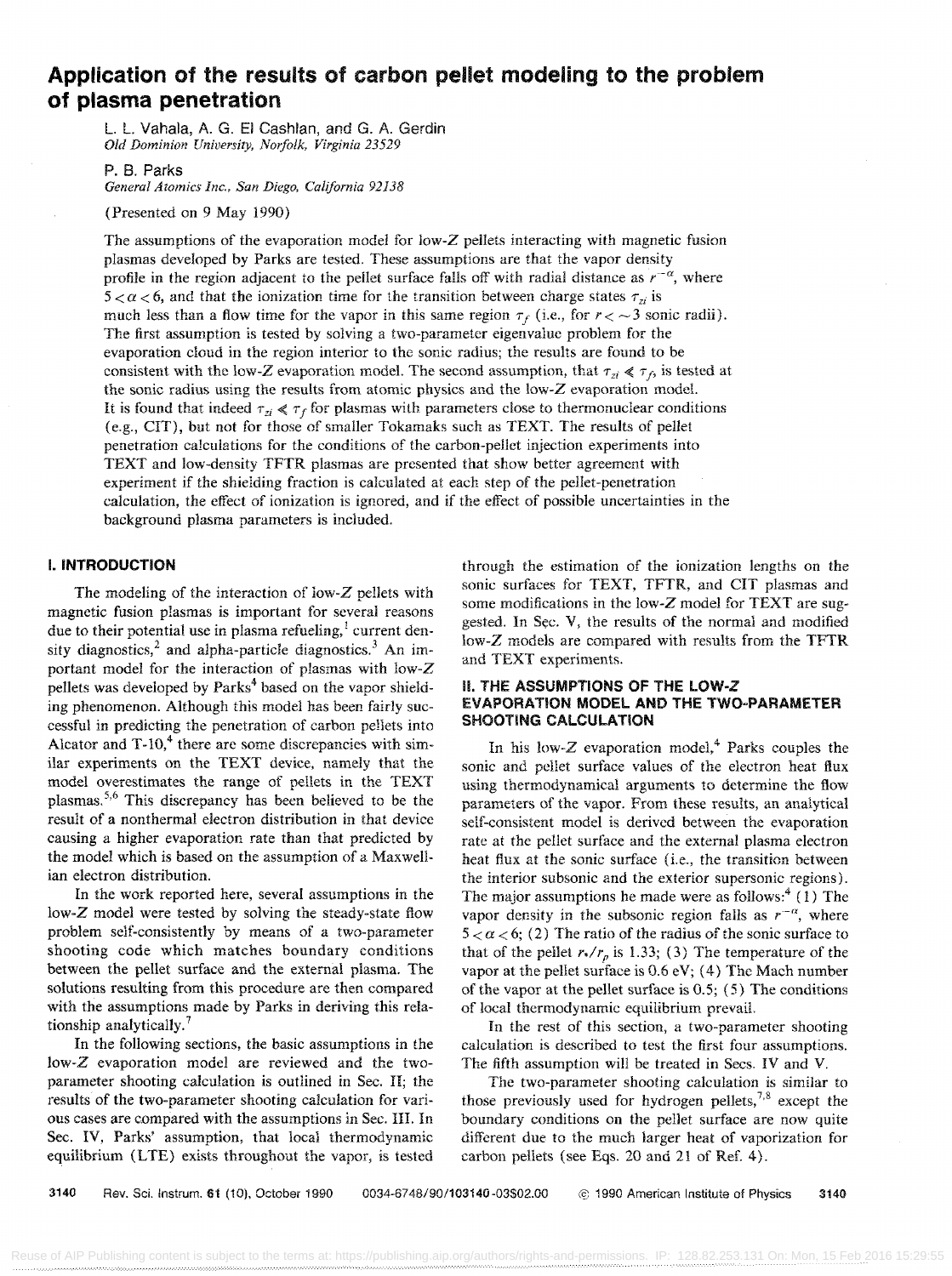

FIG. J. Scaling of the vapor density with normalized radius inside the singular surface (normalized to the singular surface) for the selfconsistent solution.

The two-parameter shooting calculation involves the choice of the singular surface parameters of external plasma electron energy  $E_{\star}$ , external plasma electron heat flux  $q_*$ , and sonic radius  $r_*$ , and then using a shooting code to locate the plasma surface. The shooting code involves the propagation of  $q(r)$  and  $E(r)$  from the singular surface to the pellet surface based on the attenuation of  $q(r)$  and  $E(r)$  by the vapor which is a function of the mass density of the vapor  $\rho(r)$ . Thus the attenuation equations for q and *E* must be propagated inward as well as the fluid equations for the vapor. These fluid equations are the conservation of mass, momentum, and energy, where the latter includes the heat being deposited by the external plasma electrons self-consistently through  $dq(r)/dr$ . These equations are then propagated inward iterating on two parameters of the properties of the fluid on the singular surface: number den~ sity  $n<sub>*</sub>$  and temperature  $T<sub>*</sub>$ , until a solution is found where the boundary conditions at the pellet surface are satisfied.

#### III. THE RESULTS OF THE SHOOTING CODE iN COMPARISON WITH PARKS' ASSUMPTIONS

The results of a shooting code solution are shown in Fig. 1 and in Table I where  $r^*$  is the radius of the singular surface that lies just inside the sonic surface in this model and  $\zeta_0^*$  is the ionization length at r<sup>\*</sup> for 0 to + 1 charge transition (see below).  $T_{e^{\infty}}$  and  $n_{e^{\infty}}$  are the external plasma electron temperature and density respectively. Figure 1 illustrates that the vapor density dependency with radius does indeed follow a power law in the region inside  $r^*$ .

As can be seen from Table I, the assumptions made by Parks are in good agreement with the solution. Thus one would expect reasonable agreement between the predictions for the penetration of carbon pellets into magnetic fusion plasmas as long as Parks' fifth assumption of local thermodynamic equilibrium is valid.

#### IV. IONIZATION LENGTHS ON THE SONIC SURFACE

While the temperatures and densities in the interior region are sufficient for local-thermodynamic equilibrium

TABLE 1. Parks' model vs self-consistent solution.

| Parameter                 | Parks' model    | Self-consistent<br>solution          |  |
|---------------------------|-----------------|--------------------------------------|--|
| $n_{\nu}$                 | $\cdots$        | $1.81\times10^{14}$ cm <sup>-3</sup> |  |
| $T_{\rm ex}$              | $\cdot$ $\cdot$ | $2.68 \text{ keV}$                   |  |
| $r_{p}$                   | $\cdots$        | $0.418$ mm                           |  |
| $\alpha$                  | $5 - 6$         | 4.536                                |  |
|                           | 1.33            | 1.68                                 |  |
| $\frac{r_*/r_p}{r^*/r_p}$ | .               | 1.32                                 |  |
|                           | 0.6 eV          | $0.55$ eV                            |  |
| $\frac{T_{p}}{M_{p}}$     | 0.5             | 0.30                                 |  |
| $\zeta_0^*/r$             | 0.0             | 0.021                                |  |

 $(LTE)$  to exist,<sup>9</sup> this is not a sufficient condition for LTE. That is, there must be sufficient time for the collisional processes to establish this condition, and this time will be called the ionization time  $\tau_{zi}$ . Since in the present problem, the vapor is flowing radially outward with a velocity *v* (at least in the weakly ionized inner region), this ionization time may be converted to an ionization length,  $\zeta_z = v$  $\times \tau_{zi}$ . Here the subscript *z* refers to the transition from the Z to  $Z + i$  charge state. To be meaningful, this length is then compared with a characteristic scale length for the problem such as the pellet radius  $r_n$ .

From Table I, the assumption of LTE at the singular surface appears to be reasonable, since the ratio of  $\zeta_0^*/r_p$  is small. To see how this parameter might change for other conditions, one can calculate this ratio on the sonic surface, using the results from Parks' low-Z model<sup>4</sup> and atomic physics. 9 For typical conditions and pellet radii for the TEXT, TFTR, and proposed for CIT devices, such calculations reveal that while LTE is a reasonable assumption for CIT, it breaks down for TEXT. That is, the ratio  $\zeta_0$ <sup>*'</sup>*/ $r_p$  is very small for CIT ( < 10<sup>-5</sup>) and is very large for</sup> TEXT  $( > 27)$ . TFTR occupies a middle ground, where this ratio varies from around 1, for shots with a central plasma density of  $5 \times 10^{13} / \text{cm}^3$ , to greater than 60 for a central plasma density of  $2.25 \times 10^{13} / \text{cm}^3$ .

For TEXT and low-density TFTR shots, the effect of the external plasma electrons is more important than that of the vapor electrons. This can be seen in the ratio of  $\zeta_{ox}$ / $r_p$ , where  $\zeta_{0x}$ <sup>\*</sup> is the ionization length for vapor ionization by the external plasma electrons, based on the cross sections for electron impact ionization of  $C^{0.10}$  For the devices being considered, the external plasma electrons playa negligible role for high-density TFTR shots and CIT in determining the charge-state distribution on the sonic surface (i.e.,  $\zeta_{0^*} \ll \zeta_{0x^*}$ ), whereas for TEXT and lowdensity TFTR shots, they are more important than the vapor electrons. But here, the ratio  $\zeta_{0x^*}/r_p$  is of order 10 or greater, so a better assumption would be that the vapor is not ionized at all at this distance. This is the basis of a new model which will be used in the comparisons with the results of the experiments on TEXT discussed below.

#### V. COMPARISON OF THE MODEL WITH PELLET PENETRATION EXPERIMENT RESULTS

The results of some injection experiments on TFTR<sup>11</sup> and  $text{TEXT}^{5,6}$  are compared with the low-Z model in Table

3141 Rev. Sci. Instrum., Vol. 81, No. 10, October 1990